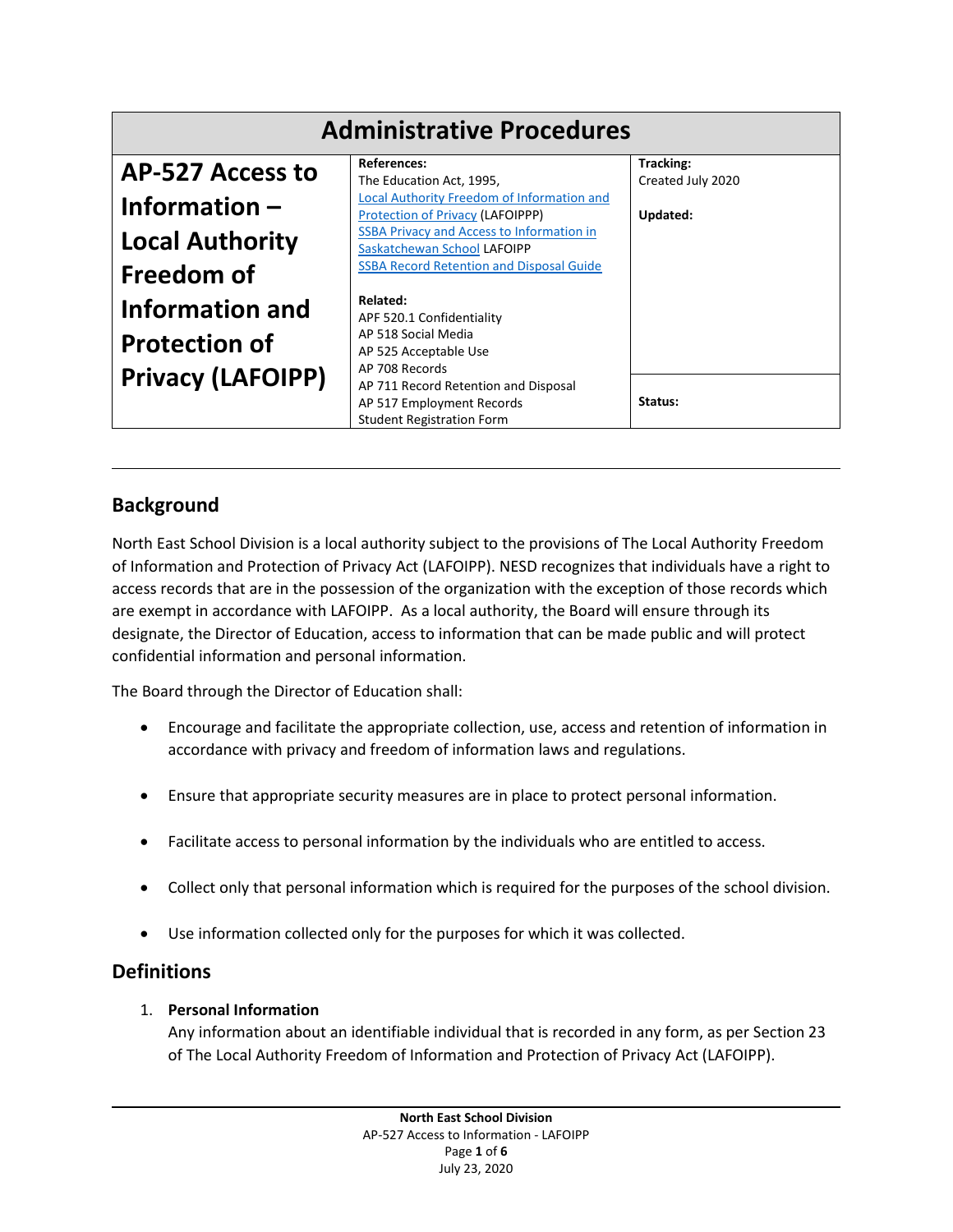#### 2. **Confidential Information**

Any information learned during the course of employment that would reasonably be considered to be personal or confidential, unless identified otherwise, as per the Code of Conduct.

#### 3. **Appointment of Head under LAFOIPP**

The Superintendent of Human Resources or designate shall act as the Head within the requirements of LAFOIPP and shall be known as the Privacy Officer.

## **Procedures**

#### **1. Collection of Personal Information**

Only information which is required to provide educational services to students under *The Education Act, 1995*, shall be collected by the Board or its employees.

- a. All forms used for the collection of personal information from parents or guardians, students, employees, volunteers or members of the public shall:
	- be approved by the Privacy Officer before being used; and
	- **EXED** include a disclosure statement indicating the purpose for which the information is being collected.
- b. *The Local Authority Freedom of Information and Protection of Privacy Act requires that schools* obtain informed consent for the collection and use of personal information that is not authorized under *The Education Act, 1995* or used for purposes other than those for which it was collected.

#### **2. Storage of Information**

- a. All personal information collected by the Board or its employees shall be stored in a secure environment with adequate security precautions to prevent unauthorized access.
- b. The Privacy Officer shall periodically review arrangements made for storage of information.
- c. Employees who collect or use personal information in the course of employment will follow all procedures established for the storage of such information and shall take reasonable precautions to ensure the security of such information.
- d. See AP 517 Employee Records, AP 708 Records and AP 711 Record Retention and Disposal for more information.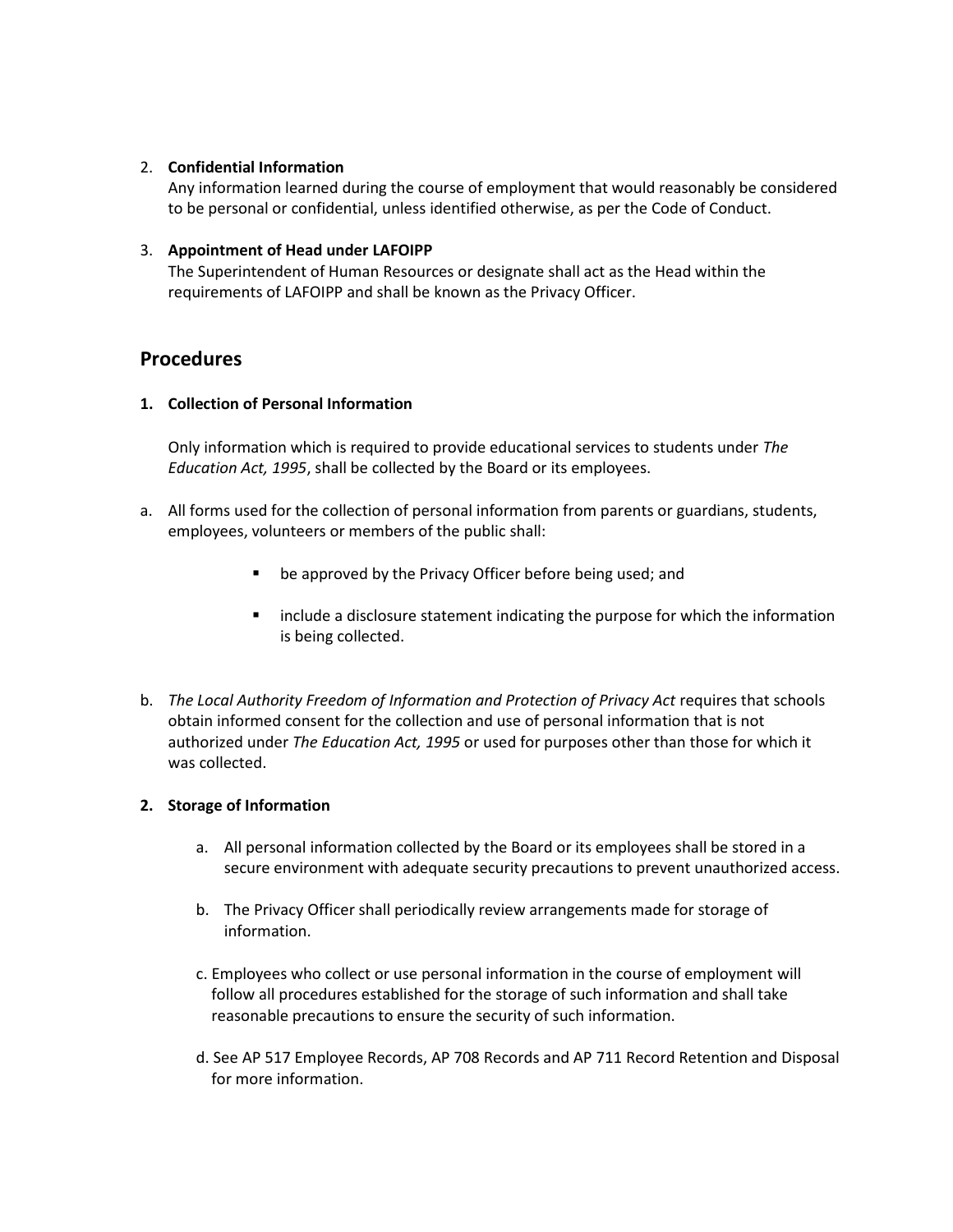#### **3. Access to Personal Information**

- a. Only those persons requiring access to personal information in order to perform the duties of their employment shall be allowed access to that information.
- b. Any employee accessing personal information without authority to do so may be subject to disciplinary measures up to and including termination.
- c. Any employee or volunteer's name, position, employment responsibilities, business contact information and salary may be accessed by a third party or released through an LAFOIPP request without the consent of the employee, as per section 23 of *The Local Authority Freedom of Information and Protection of Privacy Act*.

#### 4. **Release of Information**

- a. No member of the Board, staff or administration, other than the Privacy Officer shall release any document, record or information to any person unless such release is specifically authorized by this procedure or by the Privacy Officer.
- b. All applications for the release of information pursuant to LAFOIPP shall be made to the Privacy Officer and all enquiries about such applications shall be directed to the Privacy Officer.
- c. The Privacy Officer shall ensure that each request made pursuant to LAFOIPP is dealt with in the appropriate manner in accordance with the provisions of LAFOIPP.
- d. All Board members and staff shall cooperate fully with the Privacy Officer and provide to the Privacy Officer, in a timely manner, all documents, records, and information requested by the Privacy Officer.
- e. The Privacy Officer may from time to time provide direction to school administrators concerning the release of personal information from student files to parents or guardians that shall include:
	- i. A description of the types of personal information that may be released without formal application under LAFOIPP; and
	- ii. The procedures to be followed when releasing such personal information.

#### **5. Confidentiality**

a. All employees of the NESD shall keep confidential any and all personal information concerning students, Board members, teachers and other employees which may acquire during the course of their employment, whether such information is oral, written or electronic.